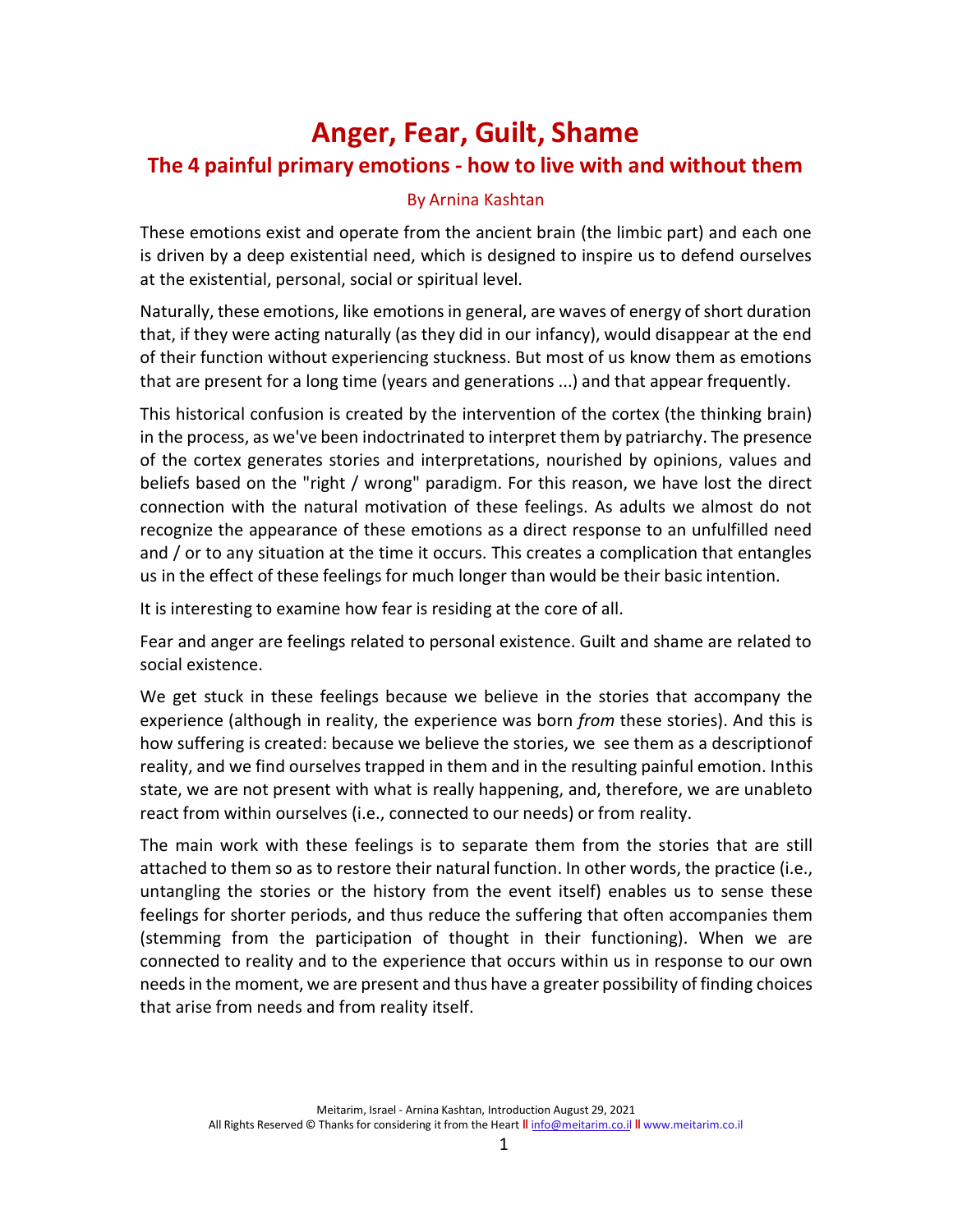# Deepening our understanding of the 4 primal feelings

# The needs that these 4 emotions call us (or wake us up) to satisfy:

- Fear = survival (I survive, I live)
- Anger = existence and place (I exist, see me, I have a place in the world)
- Guilt = self-awareness for taking responsibility and belonging (I am aware, I see you)

• Shame = acceptance by others (belonging) and by ourselves (dignity - I am complete /worthy as I am)

#### Fear

- Fear is directly connected to Self (survival)
- It is the basic emotion associated with my mere existence: it indicates when my life is in danger or threat and moves me to protect it
- It activates the three basic defense mechanisms: Fight, Flight, Freeze (the three F's)
- When the cortex enters the scene = thoughts in the future tense (what will be wrong)

# Anger

- Anger is related to the "other": the need for visibility (to be seen, to matter)
	- $\circ$  If they don't see me = I don't exist (When we are small, if they don't see us, our needs will not be met, and, therefore, the experience is that we cannot exist.)
- I am here, I exist; I have a place in the world
	- o Anger is a means of expressing the needs of the Self, especially when there is an experience of impotence
	- $\circ$  It gives me the ability to defend myself through struggle
- Individuation (makes me an individual)
- The more the need is experienced as unfulfilled, the more anger there will be
- Anger is a movement towards self-expression
- Feelings underneath anger can be: fear, hurt, impotence, astonishment / bewilderment (when we don't understand)
- When the cortex enters the scene = thoughts about others, about life or about the situation in terms of "good / bad", "how it should have been / should be", "right / wrong", who or what deserves / does not deserve
- It is the release of stress resulting from fear

# **Guilt**

- Guilt is related to the "other" awareness of their very existence
	- $\circ$  Guilt calls us to wake up to the need to take others into account = take responsibility for my actions (understanding the consequences and the effect on others)
	- o I am aware of the interdependence between us
- In most cases, after expressing anger, I judge and blame myself for how I acted